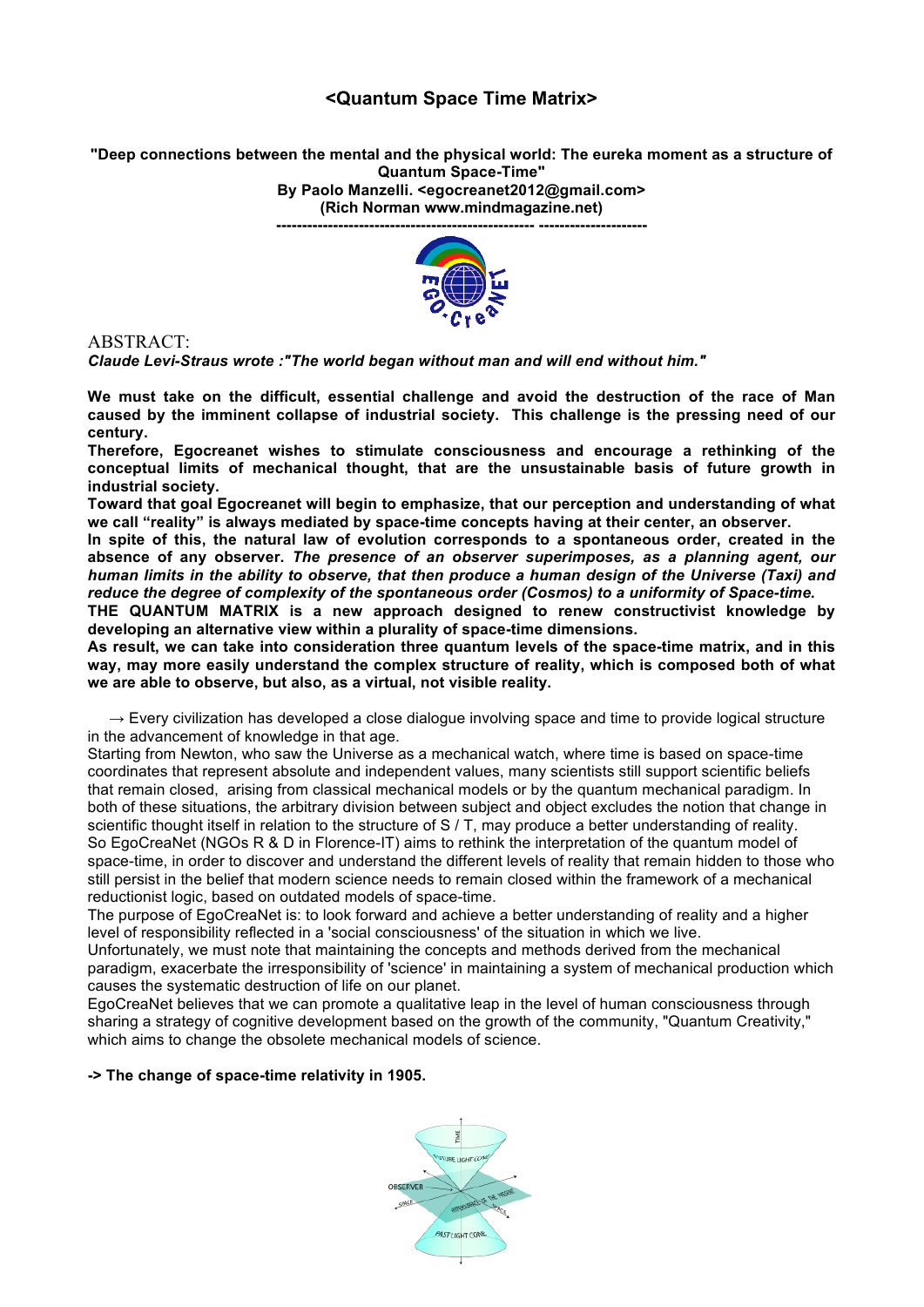As the model of space-time proposed by Newton became obsolete due to new evidence, logic and knowledge, a more general geometry of space-time was proposed by Einstein (1905). It was described as a single continuum represented by four vectors where interactions between energy and matter determine the curvature of this complex structure. This change was necessary to understand that energy and matter are two different forms of energy  $(E = mc2)$ , and that the maximum speed of energy is the same regardless of relative motion between the source of that energy and the observer.

Unfortunately, our brain is not able to imagine the fourth dimension of space-time. Hermann Minkowski provided a more useful representation of the new structure of relativistic space-time.

→ Minkowski wrote in 1908: *"The views of space and time which I wish to lay before you have sprung from the soil of experimental physics, and therein lies their strength. They are radical. Henceforth space by itself,*  and time by itself, are doomed to fade away into mere shadows, and only a kind of union of the two will *preserve an independent reality."*

This Minkowski model of S / T is described in such a way that it is congenial to the relativity of Einstein in 1905.

The structure of Minkowski's space-time (S / T) has three sections: A) in the absence of interactions between energy and matter, space-time is represented as two-dimensional and exists in a flat space. The two other sections (B & C) are seen in relation to an imaginary universal observer, the interactions between matter and energy, act to determine the curvature of space, so that this curved space, forms two cones in opposite directions relative to the arrow of time. These cones represent the deterministic past and the future prospects in the development of S / T.

EgoCreaNet would now like to propose a variant of the description of Minkowski's S / T, since such a change is considered necessary to promote the completeness of quantum science.

In fact, in the model of Minkowski, S / T is considered continuous, while at the base of quantum theory, there is a "discreteness" inherent in the new "quantum model of S / T," which will have to be taken into account.

#### **> Quantum Entanglement and the evolution universal space-time.**



• Q*uantum entanglement and wormholes.*

- •Let us consider the hypothesis of the Big Bang (which is not a "phenomenon," as a phenomenon is visible, meaning 'observable or measurable'), we know that it is certainly an "imaginary" event that happened when S / T itself began to exist. Therefore, this event may not have been seen by any universal or virtual observer.
- •Consider a "EUREKA" moment as the quantization of space-time organized in a matrix of different spacetime levels. Moving towards this goal we can start by avoiding putting man as an observer at the center of the structure of S / T. Let us not fall into the old anthropomorphic scientific tradition that arbitrarily centers S / T on the perception of an external observer. This objective split between subject and perception, allows us to discover the observer is not a necessary part of the evolutionary Universal system. Therefore this arbitrary exclusion of the subject in objective observation, makes it quite impossible to conceive of both general relativity, and the completeness of quantum science, because these theories have a generalized need to include the viewer to complete the complex reality.
- •As a matter of fact , man as an outside observer may only produce a fiction of reality or a picture of experienced realism or "naïve- local" reality.
- •The observer at the center of the phenomenological perception of S / T creates a scientific interpretation that is very limited, which has a single reference in the "local" dimension, so as it was in the old tradition of Euclidean space-time. Conversely quantum reality must include all that we are able to perceive, but also everything that is not observable, but is understandable. This quantum complexity, must encompass everything that probably existed in the past, and exists in the present, or will exist in the future. So we need to go beyond the central position of the observer to allow development into a new dimension of intuitive and imaginary quantum science, in order to reinterpret the Universal evolution of S / T, so as to meet the needs of contemporary knowledge.
- •Therefore the complex reality of quantum science is not constrained within a single rigid model of space-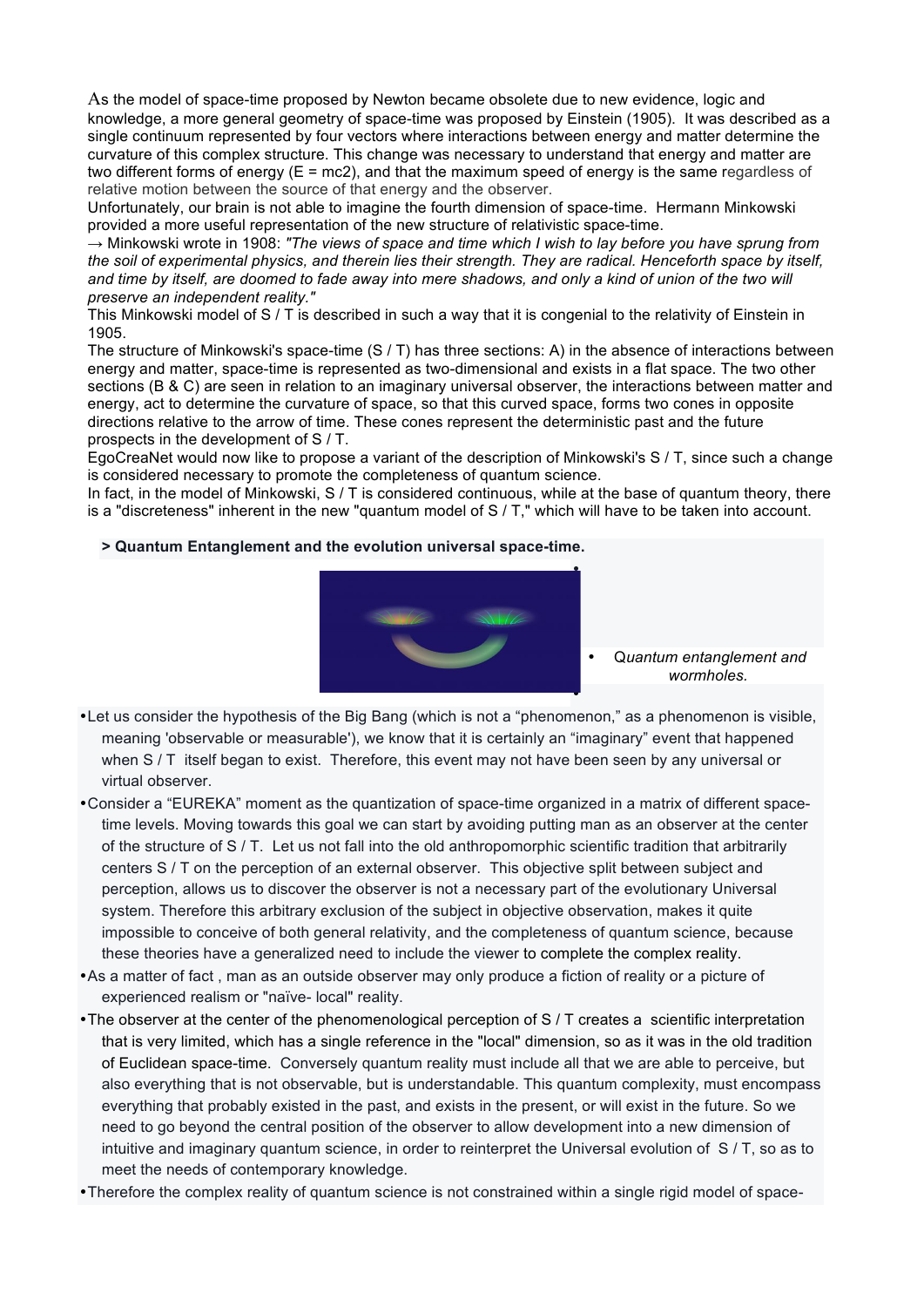time.

•.

•Based on these preliminary considerations a conscious evolution of S / T becomes a feasible quantum idea involving different possible combinations of four-vector geometric S / T, in order to cover the entire array of probable organizations and the interactions between matter and energy, in a comprehensible way, conceivable by the human brain.

• *Space-Time codification inside the brain :*



• **O= Observable ; P1= Photon ; SP2 = Second Photon ; R = Retina ; E = Entanglement ; IA = Antisymmetric Information ; IS = Symmetric Information ; LB & RB = Left and Right Hemispheres ; D = Dimensions ; t = time ; OB = Olographic Brain ; V = Vision ; MM = Short and Long Memory processes ; SCC = Saccades Research Movements**.

### **BEYOND VISION: Notes on the functional codification of space-time in the brain.**

The concept of S / T is widely developed in science, however, there is a notable lack of detailed biological science informing our understanding the evolution of S / T in relation to the functioning of the brain. However, we know that the four-vector geometry where space-time is homologous, is not easily imagined in order to allow a more natural explanation of science.

Certainly quantum creativity needs to be based on imagination to find a new structure of Quantum S / T that would highlight a strong relationship with the brain and its cognitive evolution.

Therefore the study of how the ideas of space and time are encoded in the brain has become fundamental for improving the correlation between trans-disciplinary quantum physics and a quantum neurology of S / T that can greatly impact a future "knowledge society."

• Today some experiments using neuroscientific research with functional magnetic resonance imaging (fMRI), are in accordance with the traditional scientific conception of a dynamic S / T, and therefore are not set in order to reveal something new about the evolutionary function of the brain, or be the basis of a profound innovation in the way we think about S / T. Therefore in the visionary context of an open future investigation, we will avoid the objection that the new quantum geometry can not be adopted because it can not be imagined by the brain. Therefore a new quantum model must be designed, again reduced to a maximum of three vector dimensions plus one, in a similar way to the formulation of the geometry of S / T proposed by Minkowski for relativity.

Recalling also that a quantum Eureka moment can not be organized as a logical sequence of cause and effect, but rather as a coherent set of intuitions, in developing this challenge, as a premise we can point out that S / T, such as colors, comes from imagination in the brain. In fact, we know that the colors exist only in the brain as feelings and not as objective entities; so that we must consider S / T as a product of an imaginary development of the brain... functionality a development of imagination.

S / T is perceived by our brain as a scenario of probable interactions with the environment. Galileo Galilei became aware of the above and said, noting the perception of our distance from the moon seems to vary greatly between when in the early evening, it is behind the mountains, and when it appears later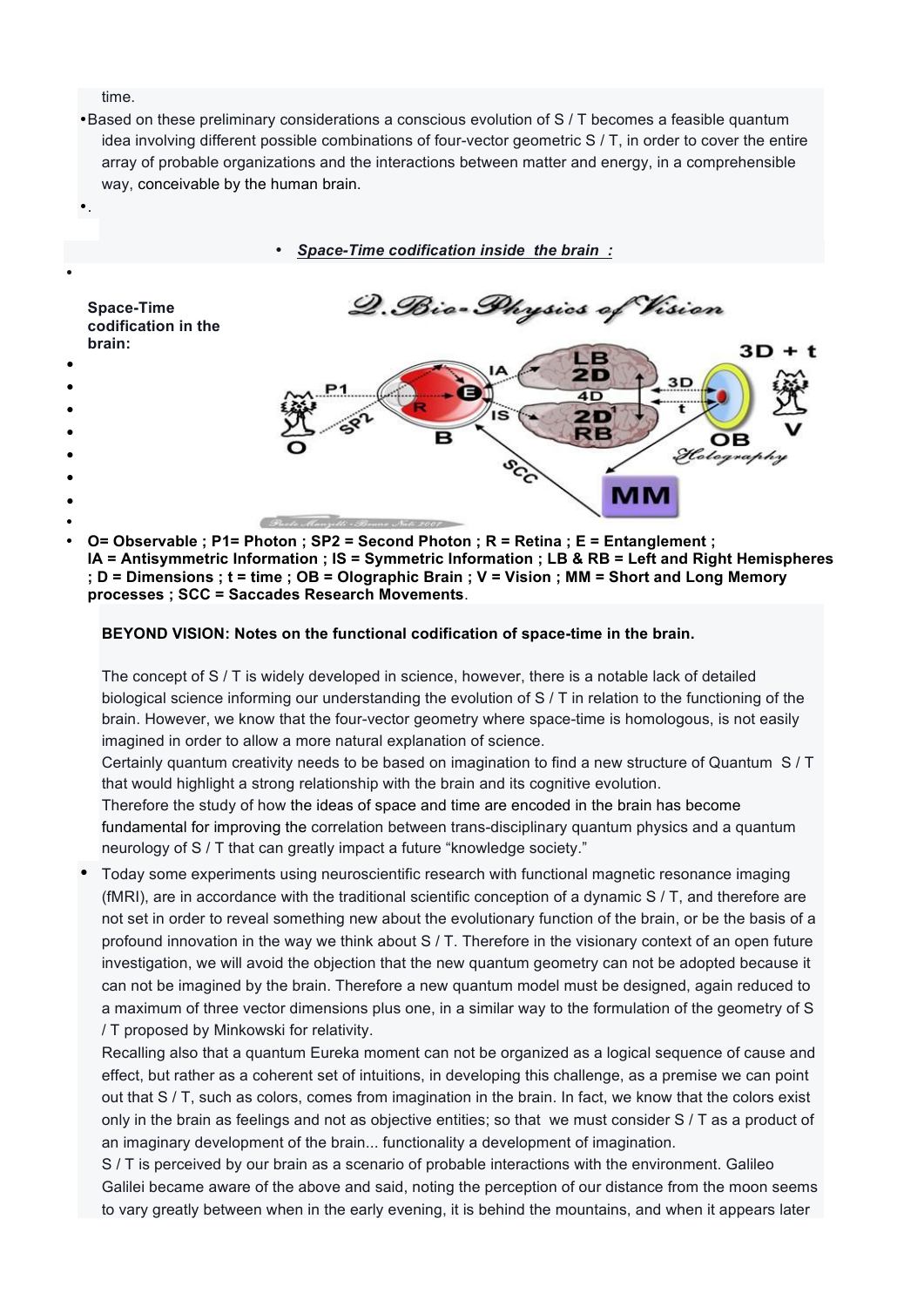as very small once becoming far away in the sky.

So, as we invoke the scientific imagination to develop the construction of a new structure of S / T more useful to represent some emergent properties of quantum physics (such as quantum entanglement), we must be aware of the fact that this new approach will only be a representation likely concerning the functioning of the brain, where imaginary evolution interprets quantum reality.

Taking into account these considerations, EgoCreaNet believes that we can re-structure this Quantum S/T, if from the beginning, we show that, when two or more particles interact, they can no longer be described in terms of probability independent systems, called "pure states." Besides, Quantum Entanglement may be seen as a result of "time dilation, and spatial contraction"––a dynamic condition generating an increasing measure of "Quantum Energy over-position."

So it is clear that "Entanglement between quantum particles" becomes the essence of the "evolution of knowledge of quantum S / T." Therefore quantum entangled phenomenon may be seen as omnipresent in the quantum structure of the Universe.

The above statement also means that the Quantum Entanglement can be placed at the center of the laws that govern the expansion of the interactions of energy and matter in the new quantum structure of S/T. Therefore, to improve a new understanding of the architecture of quantum space-time in the Universe, we begin to consider that at the starting point of the quantum world every form of energy is completely entangled as a superposition of all possible quantum states. The generalized wave function of this initial state can rhythmically collapse, creating "dis-entanglement." The wavefunction collapse may split observable and measurable S/T (XYZ,t) from the others, from which traditional measurements are forbidden because (X,Y,t1,t2) and (X,t1,t2,t3) represent "hidden S/T structures" about which the observer has no direct information.

Therefore the rhythmic activity (Entanglement / disentanglement) generating lower space-dimensioned structures relative to higher time dimensions, can be seen as a catalyst of the expansion of the Universe.

### • **---> EUREKA MOMENT - to open a dialog on "Emerging Technologies and Quantum Creativity"**



•-

- •--> EUREKA MOMENT to open a dialog on "Emerging Technologies and Quantum Creativity"
- Taking into account the above considerations needed to pass over deeply rooted scientific tradition, we declare that the framework of this imaginary construction of the quantum space-time matrix, refers to basic relativity in which space and time can transform one to another, changing sign and direction. Finally, the projection of the cross product is described in Cartesian coordinates. (\*).
- •
- At the midpoint of the S/T structure, instead of the "observer," we will place "Quantum Entanglementover-position (QE)" that can be imagined as the product of vector space "A" of coordinates (XYZ) for vector Time "B" that determines a complex mixing of the geometrical composition of the two vectors (\*).
- •
- •1) -> Also, when the quantum overposition is ( $QE = 0\%$ ), the coordinate "t" time, is in the direction towards the future, and the result is the normal Euclidean space-time representable in the Cartesian coordinate system, **(XYZ , t).**
- •

•2) -> If the overlap is 50%, the result of the vector's product is a flat organization of a two-dimensional surface of space-time. This supports the simultaneity of non-random events. In this case temporal direction disappears... both the direction (up) and direction (down), this is because in this case the vector product of space and time becomes equal to "zero" in both directions. The space-time coordinates of the two-dimensional organization are **(X, Y. t1, t2).** This surface structure of S / T represents a field of information and is most likely the result of simultaneous communication of information generated by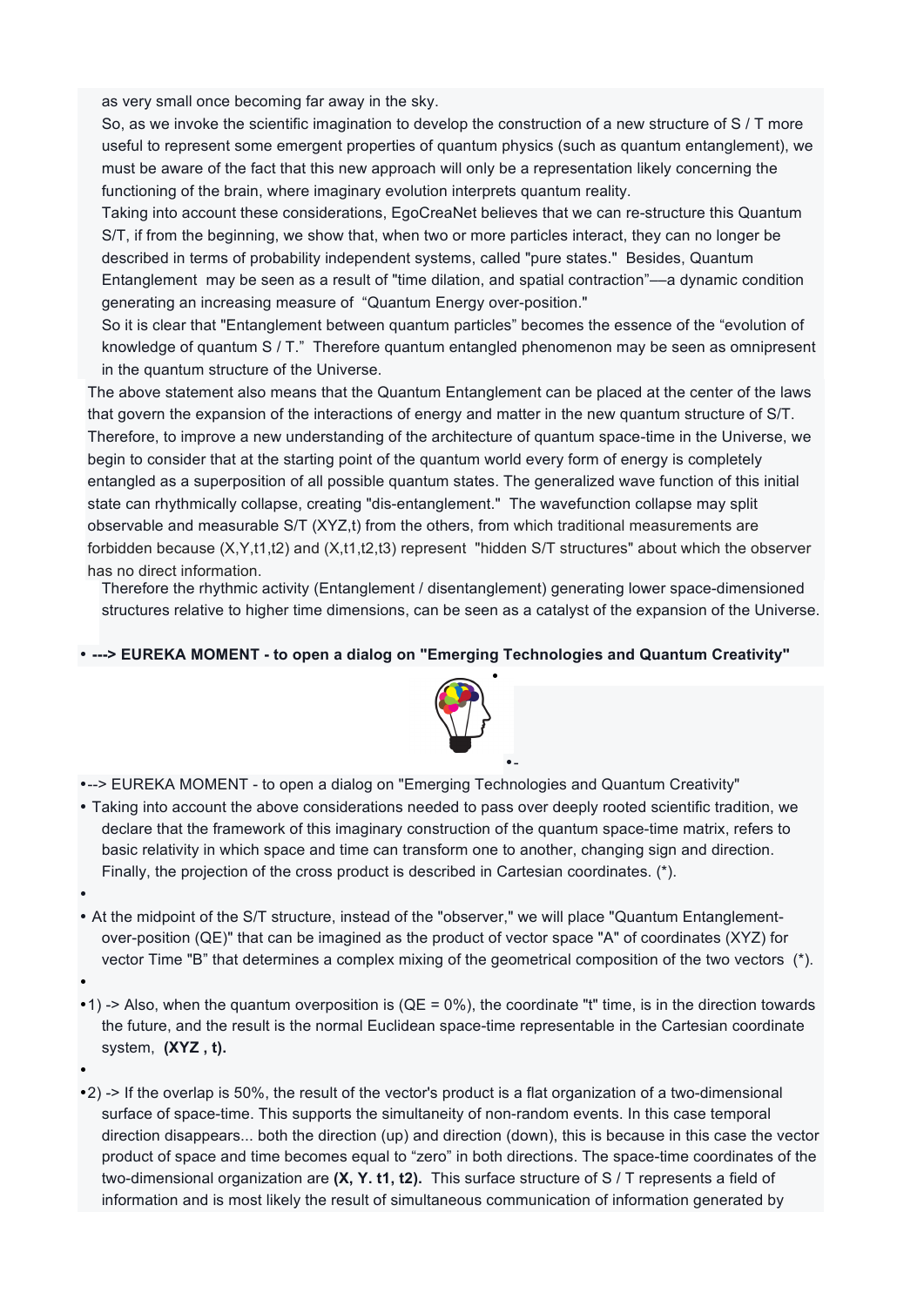Entanglement.

•

- •3) When the overlap is close to 100% we obtain a full inversion of Euclidean space-time: in coordinates**, (t1, t2, t3, X)** with a single coordinate for space and three for time. This situation reflects what will happen in a "black hole" in the sky, or in cases of "quantum tunneling." The three coordinates of time are respectively: t1, the time entry, t2 the time of the change, and the time t3 is the output from the tunnel as a result of the transformation. For example take a black hole: here, t1, represents time entry of energy in the form of light, while t2 is the internal interaction time as energy/matter without mass, and t3, the energy which has become condensed matter.
- This EUREKA MODEL creating the structure of the Quantum Matrix of space-time (Quantum S/T), is obtained imaginatively, without any further calculation, and will function as a demonstration, described as a simple image to open discussion on the need to research and devise a new structure of quantum spacetime which in its multiplicity, corresponds better to the state of contemporary knowledge, that clearly demonstrates Quantum Entanglement as a Universal effect which permits the simultaneous accessibility of space-time to all observers, and also that such a quantum structure is able to recognize all that exists in the universe, not only what it is measurable.

## • **-> What happens when we leave the acquired mental box?**



Quantum Space-time structure is a conceptually intriguing piece of our trans-disciplinary future development and knowledge, because we must allow for the startling idea that there is more to reality than what can be contained within observable space-time.

In fact it is an illusion to think that the whole world around us can be conceived as a physical world of three-dimensional space with an arrow of time focused on the future. So this old organization of spacetime, corresponds to a limited mode of perception that arises from the mode of the human brain to encode information.

The search for a new formulation of quantum space-time must be continued, exploring beyond the limits of the observable by sharing an initial mode of divergent thinking in search of new creative hypotheses able to find convergent solutions to new problems and dilemmas not yet solved by science.

-> We mention among them, Gravity, that in the new framework of the structure of two-dimensional model of quantum S / T, has at last a clear reason explaining simultaneity of interaction. The idea of an instantaneous gravity that interconnects all that exists in the universe, is not new. Newton's law of universal gravitation implies an "action at a distance," "simultaneously." This immediate connection, was not conceived, because Gravity was thought to result via transmission though "gravitons" which like photons, can not exceed the speed of light. *The limit of the speed of light, makes invisible any event that does not conform to it.*

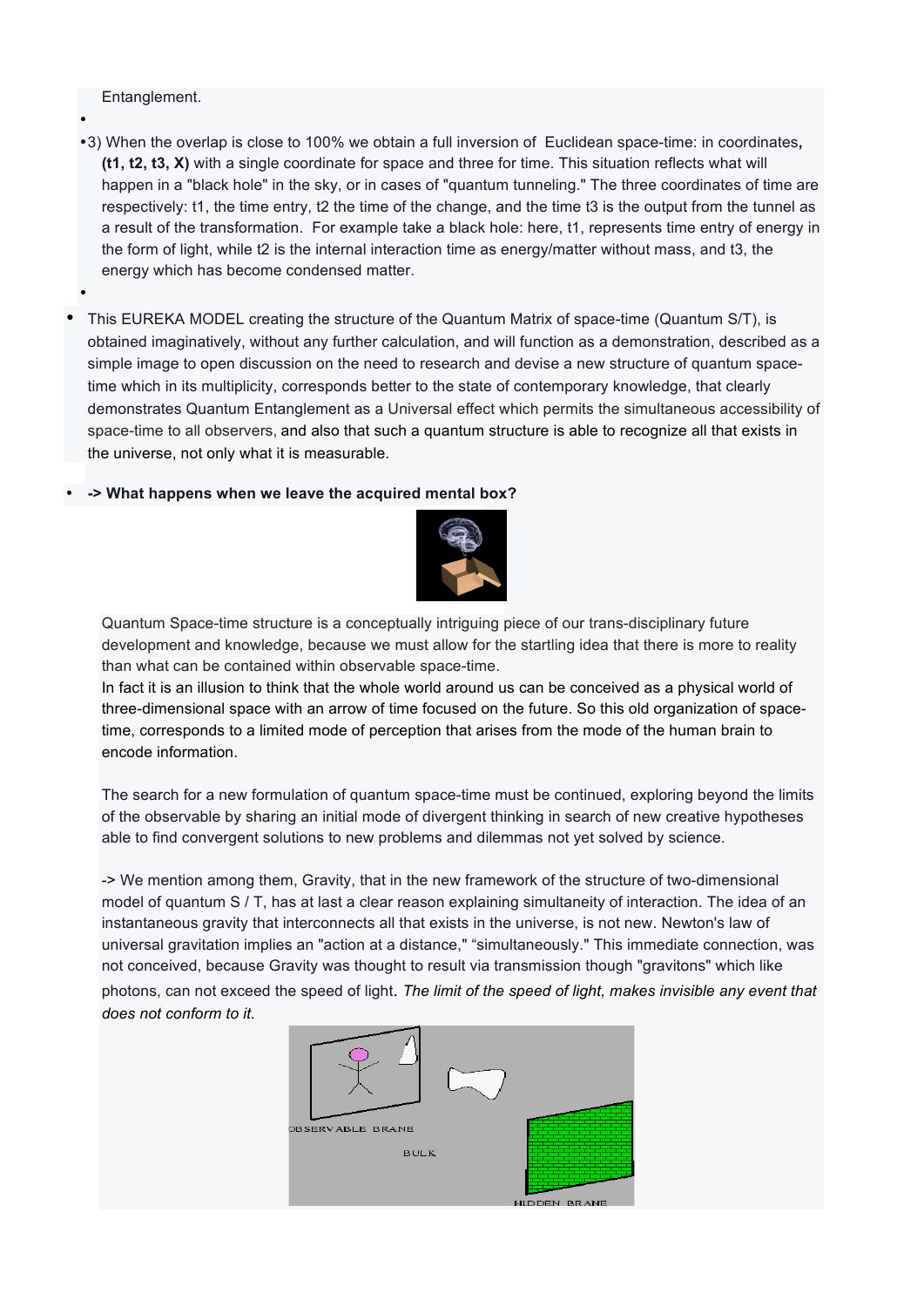Space-time in the quantum level of probability indicated as **(X, Y, t1, t2)** functions to generate a twodimensional S / T information field, and therefore can account for the concept of "simultaneous communication at a distance" in a gravitational field, and other necessarily simultaneous events, such as magnetism, and also empathy, etc.

In ancient Greece there were three ways to indicate time: **"Aion," "Kronos" and "Kairos."** The multiplicity of two or three dimensions of time is not something new. In particular the ancient Greeks used these two words for time, χρονος (Kronos) and καιρος (Kairos); while the former refers to the timeline, the second refers to an indeterminate period of time in which "something" special probably happens.

-> This ancient tradition can be continued and strengthened in the new structure of the quantum S / T matrix. For example, with the levels of Quantum described as  $(X, Y, t1, t2)$  and (t1, t2, t3, X), we can find innovative solutions for understanding the presence of "matter and dark energy" that together account for over 90% of all the Universe, which, to date, are not exactly measurable because we still refer only to the old and obsolete Euclidean space-time.

(\*) CROSS PRODUCT: -http: //www.camelsoftware.com/firetail/blog/c/imu-maths/

## **Bibliography ONLINE:**

• COSMOS//TAXIS:

http://isites.harvard.edu/fs/docs/icb.topic1392867.files/HayekEconInjustice%20Handout.pdf Space-time: http: //www.edscuola.it/archivio/lre/spaziotempo. Simultaneous Worlds; http://www.edscuola.it/archivio/lre/mondi\_simultanei.htm;

- •
- Entanglement: http://www.edscuola.it/archivio/lre/bidimensional\_space\_time.pdf
- Nature Intelligence: http://www.edscuola.it/archivio/lre/intelligibility\_of\_nature.pdf
- • Space-Time Models: http://www.edscuola.it/archivio/lre/spacetime\_models.pdf
- • Quantum-Art:http://www.caosmanagement.it/52-quantum-art-science.../
- • Quantum Creativity: https: //www.academia.edu/8202874/QUANTUM\_CREATIVITY; Two-dimensionality 'time in' ancient Greece: http://it.wikipedia.org/wiki/Kairos
- • Worm-holes: http://www.zmescience.com/research/quantum-entanglement-wormholes-0424/
- •
- Quantum Gravity: http: //jcer.com/index.php/jcj/article/viewFile/345/374
- • Dark-Matter: http://science.nasa.gov/astrophysics/focus-areas/what-is-dark-energy/

MIND-MAGAZINE: http://www.mindmagazine.net/#!our-new-paradigm-with-paolo-manzelli/c1q5l

• Paolo Manzelli: 10th/01/2015 FLORENCE : https://www.scribd.com/doc/252214762/Quantum-Matrix-en

# **<Quantum Space Time Matrix> (TRADUZIONE IN ITALIANO )**

**"Profonda connessione tra il mentale e il mondo fisico, sviluppata sulla base di un momento eureka**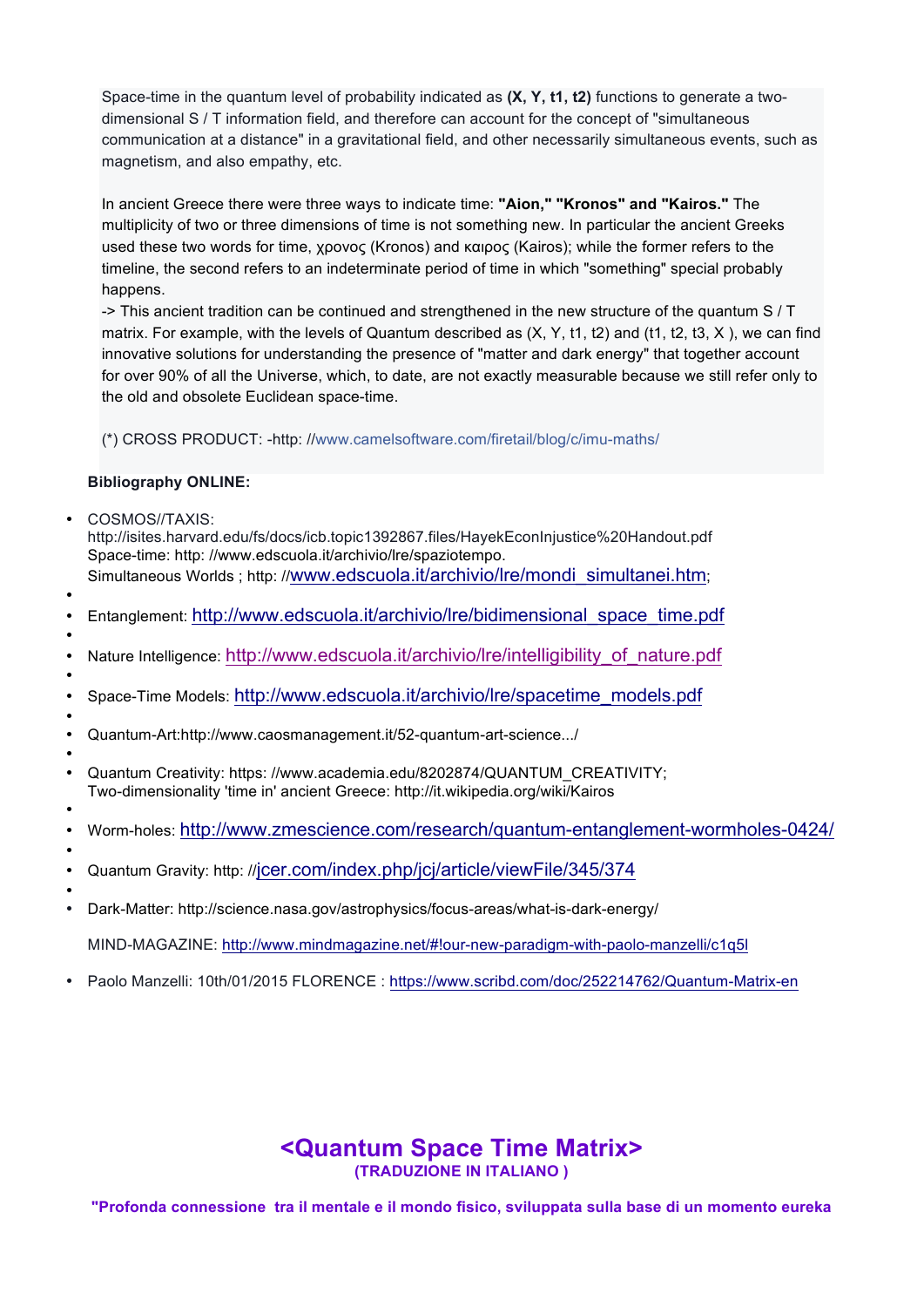

ABSTRACT:

Claude Lévi-Strauss ha scritto: "Il mondo ha cominciato senza l'uomo e finirà senza di lui"

Per evitare la morte dell'uomo causata dal crollo della società industriale, questa sfida di correlare il mondo fisico e mentale è molto difficile, ma diventa l'esigenza essenziale del nostro secolo.

Pertanto EgoCreaNet si propone di stimolare la consapevolezza circa la necessità di ripensare i limiti concettuali del pensiero meccanico, che sono alla base del futuro insostenibile della società industriale.

Per questo obiettivo EgoCreaNet inizia subito con il sottolineare che la nostra percezione e la comprensione di ciò che chiamiamo "realtà" è sempre mediata da concetti spazio-temporali che hanno al centro un osservatore.

La presenza di un osservatore impone, come un agente di pianificazione, i limiti umani della capacità di osservare, e cio' produce un disegno umano dell'universo (Taxi e riduce il grado di complessità dell'ordine spontanea (Cosmos) ad una uniformità dello spazio-tempo.

QUANTUM MATRIX corrisponde a sviluppare un nuovo approccio costruttivista per rinnovare la conoscenza sviluppando un pensiero alternativo all'interno di una pluralità di dimensioni spazio-temporali.

Come risultato di questo cambiamento ciò che tradizionalmente non siamo in grado di vedere, e pertanto troviamo difficile ottenerne una interpretazione scientifica, diviene ormai facilmente comprensibile rappresentando l'effettiva complessità dell'universo. Infatti utilizzando un livelli quantici della matrice spaziotempo può essere più facilmente concepita la realtà complessa intesa sia come realtà percepita che come realtà virtuale.



→ Ogni civiltà ha sviluppato un dialogo serrato sullo spazio e il tempo, al fine di includere in una struttura logica il progresso della conoscenza della propria epoca.

Partendo da Newton, che ha visto l'Universo come un orologio meccanico, dove il tempo –spazio si basa su l' organizzazione di coordinate cartesiane che rappresentano valori assoluti e indipendenti, ancora oggi molti scienziati sostengono tali vecchie credenze scientifiche ed in tal modo che rimangono chiusi nei modelli cognitivi derivanti da la fisica classica o dal paradigma della meccanica quantistica .In entrambi i casi divisione arbitraria tra **soggetto e oggetto** esclude la possibilità di rispondere alla domanda di quale impatto possa avere il cambiamento del pensiero scientifico in relazione ad una nuova struttura del S / T individuata allo scopo di ottenere una migliore comprensione la realtà.

Così EgoCreaNet (ONG di R & S a Firenze-IT) si propone di ripensare il modo di reinterpretare il **modello quantistico di spazio-tempo**, al fine di scoprire e comprendere i diversi livelli di realtà che rimangono nascosti a chi vuole persistere nel credere che la scienza moderna debba ancora rimanere chiusa nella cornice della **logica riduzionista meccanica**, ancora basata su modelli obsoleti di spazio-tempo.

Lo scopo di EgoCreaNet e' quello di ottenere una migliore comprensione della realtà per avere una responsabilità maggiore 'consapevole della situazione sociale in cui viviamo.

Purtroppo, dobbiamo notare che il mantenimento dei concetti e metodi derivati dal paradigma meccanico, aggrava la irresponsabilità 'scientifica nel mantenimento di un sistema di produzione meccanica, che sistematicamente provoca una sistematica distruzione della vita sul nostro pianeta.

EgoCreaNet crede che possiamo promuovere un salto di qualità dei livelli di coscienza umana attraverso la condivisione di una strategia di sviluppo cognitivo basata sulla crescita della comunità "Quantum Creativity", che mira a cambiare i modelli meccanici obsoleti della scienza.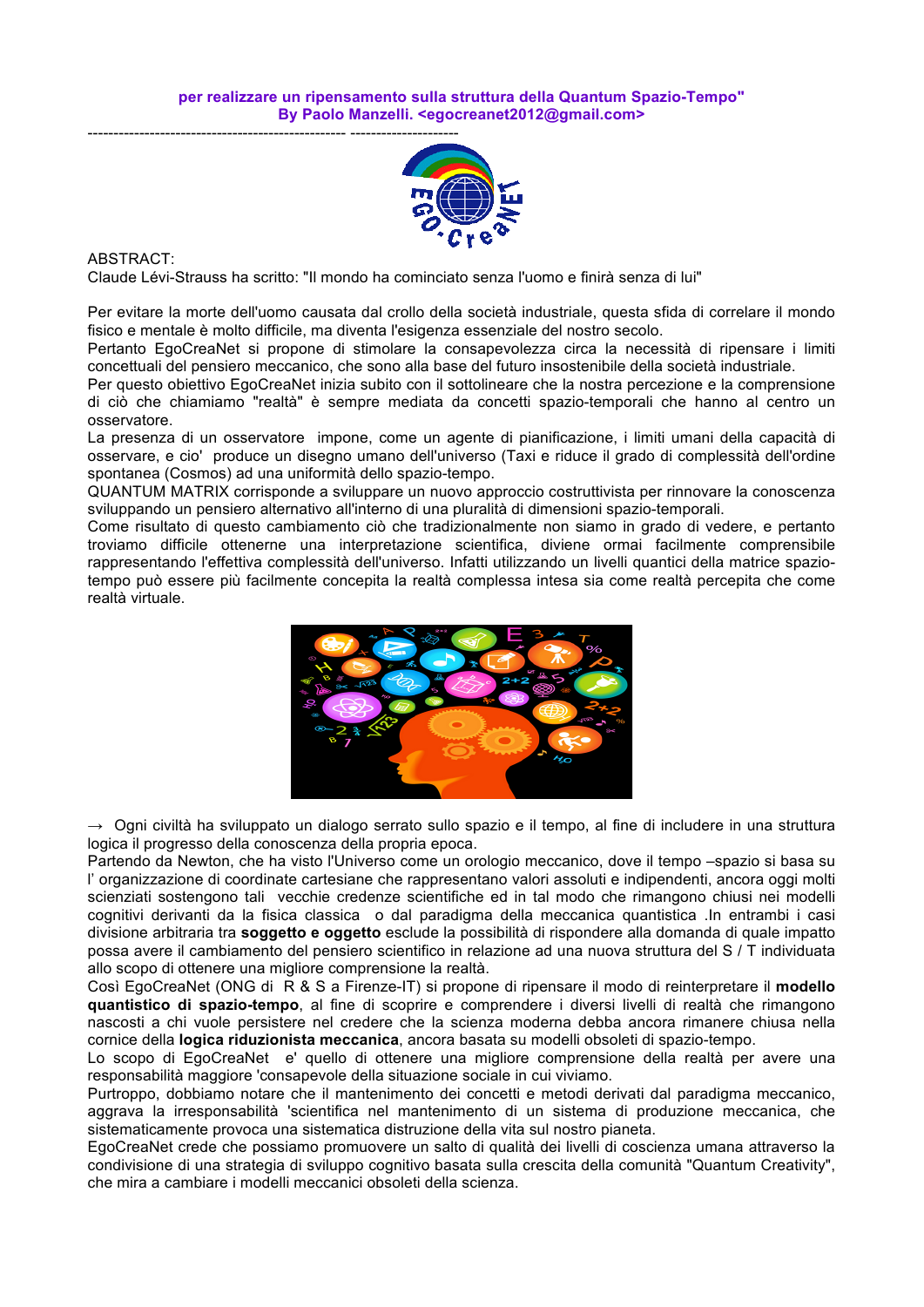**Il cambiamento dello spazio-tempo della relatività nel 1905.**



**Picasso-Space-Time perception.**

Quando il modello dello spazio-tempo di Newton divenne obsoleto a causa di nuove prove sperimentali e nuove logiche di conoscenza, allora Einstein propose una nuova e più generale geometria dello spaziotempo relativistico. Tale modello della relativita' spazio-temporale e' stato descritto come un unico continuum rappresentato da quattro vettori dove le interazioni tra energia e materia possono determinare la curvatura di questa struttura complessa. Questa modifica relativistica è stata necessaria per comprendere che l'energia e materia sono due diverse forme di energia (E = mc2), e che la velocità massima della energia è la stessa indipendentemente moto relativo tra la fonte di energia e l'osservatore.

Poiché il nostro cervello non è in grado di immaginare la quarta dimensione dello spazio-tempo, pertanto Hermann Minkowski ha proposto una rappresentazione più utile della nuova struttura relativistico spaziotempo. Minkowski ha scritto nel 1908: *"I concetti di spazio e di tempo, che desidero condividere con voi sono nati dal terreno della fisica sperimentale, e qui sta la loro forza fondazione D'ora in poi lo spazio e il tempo come concetti assoluti ed indipendenti sono destinati a svanire in mere ombre, e solo una sorta di unione tra i due concetti permette di preservare la unita di una realtà complessa. "*

Questo modello di S / T di Minkowski è descritto in modo che sia congeniale alla relatività di Einstein (1905).



La struttura dello spazio-tempo (S / T) di Minkowski, ha tre sezioni: A) in assenza di interazioni tra energia e materia spazio-tempo è rappresentato come struttura bidimensionale (S / T) che esiste in uno spazio piatto. Altre due sezioni sono B & C); in tali casi, S / T è visto in relazione ad un osservatore universale virtuale. Le interazioni tra materia ed energia, agiscono nel determinare una curvatura dello spazio, in modo che questo spazio curvo, forma due coni orientati nella direzione opposta alla freccia nel tempo. Questi coni rappresentano rispettivamente il passato deterministico e le prospettive future di sviluppo dello S / T

EgoCreaNet desidera ora proporre una variante della descrizione di Minkowski dello S / T, in quanto si ritiene necessario un nuovo cambiamento tale da promuovere la completezza della scienza quantistica. Infatti, nel modello di Minkowski dello S / T è considerato un continuo, mentre alla base della teoria quantistica, c'è un "discreteness" dei livelli di energia pertanto nel "modello quantistico di S / T", questa discontinuità deve essere presa in considerazione.

**> "Quantum Entanglement" e la evoluzione universale dello spazio tempo**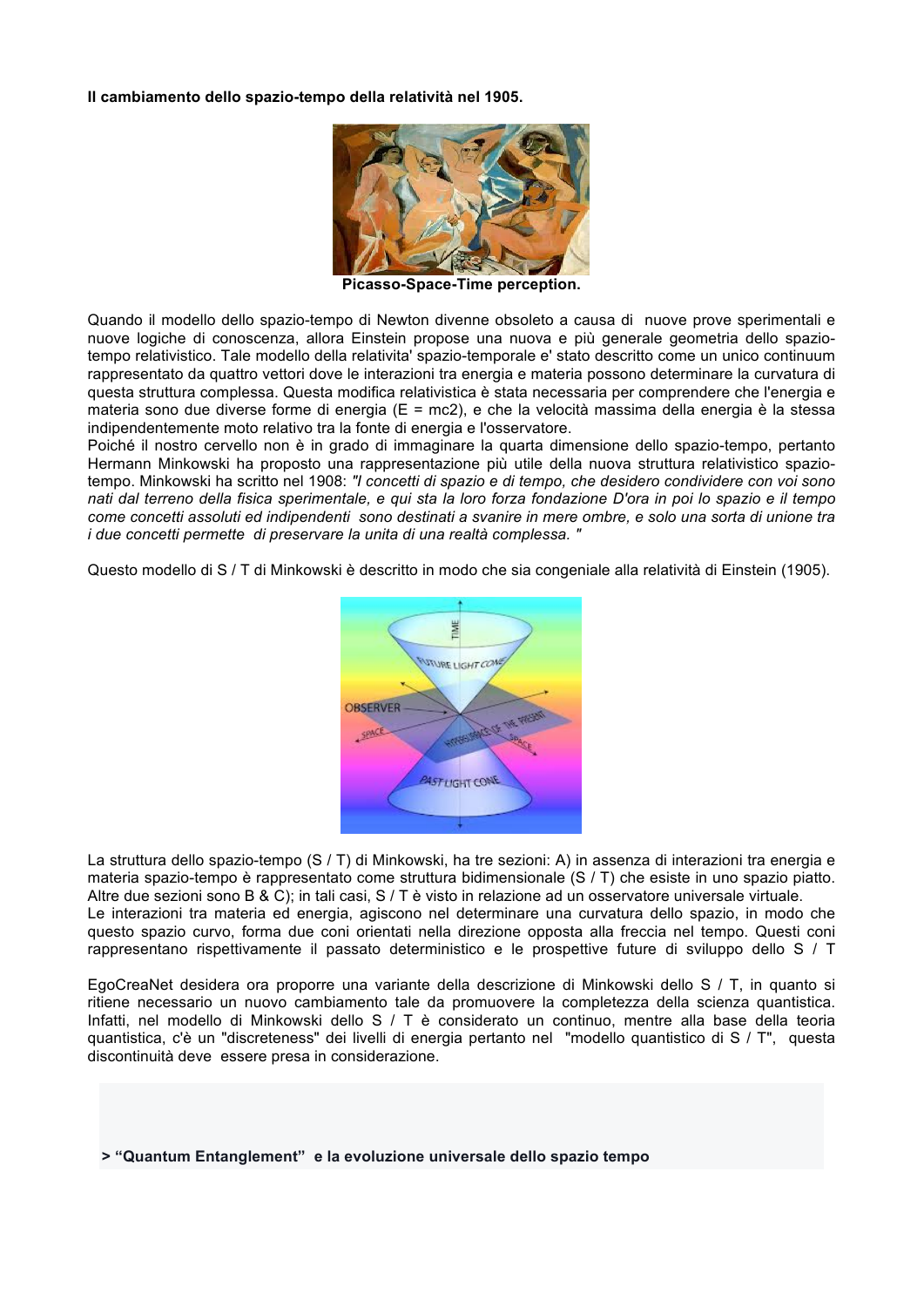

Considerando ora l'ipotesi del Big Bang (che non è un fenomeno, in quanto fenomeno significa che è parte della visibilità sia come osservabile o misurabile), sappiamo che esso è sicuramente un evento immaginario che è successo quando lo S / T iniziato esistere. Pertanto, questo evento certamente non è stato visto da alcun osservatore e neppure da un inimmaginabile osservatore universale o virtuale.

Pensiamo di dedicarci ora a sviluppare un momento EUREKA sulla quantizzazione dello spazio-tempo organizzato come una matrice di diversi livelli di spazio-tempo. Per raggiungere tale obiettivo si può cominciare evitando di mettere al centro della struttura dello S / T l'uomo come osservatore. Questo per non cadere nella vecchia tradizione scientifica antropomorfa che arbitrariamente ha messo al centro dello S / T la percezione di un osservatore esterno. Questo determina la separazione tra soggetto e la sua percezione esterna considerata oggettiva, e quindi permette di pensare che l'osservatore non sia parte integrante del sistema universale evolutivo. Questa esclusione arbitraria del soggetto da la propria percezione dichiarata come oggettiva, rende del tutto impossibile concepire sia la relatività generale che la completezza della scienza quantistica, perché queste teorie devono includere lo spettatore nel completare la realtà complessa. È pertanto un dato di fatto che l'uomo, visto come un osservatore esterno, può soltanto produrre una finzione della realtà o un quadro della realtà di tipo "ingenuo e locale".

L'osservatore al centro della percezione fenomenologica dello S / T crea una interpretazione scientifica molto limitata, che ha un singolo riferimento nella dimensione "locale", così come lo è stato nella vecchia tradizione euclidea spazio-tempo. Viceversa realtà quantistica deve includere tutto ciò che siamo in grado di percepire, ma anche tutto ciò che non è osservabile, ma comprensibile. Questa complessità quantistica, deve comprendere tutto ciò che probabilmente esisteva in passato, ed esiste nel presente, o esisterà. in futuro. Quindi abbiamo bisogno di andare oltre la posizione centrale dell'osservatore al fine di rendere lo sviluppo della conoscenza aperto ad una nuova dimensione intuitiva ed immaginaria della scienza quantistica orientata a reinterpretare l'evoluzione universale dello S / T, ed essere in grado di soddisfare le esigenze del sapere contemporaneo .Pertanto la complessa realtà della scienza quantistica non è più contenibile all'interno di un unico modello relativista dello spazio-tempo.

Sulla base di queste considerazioni preliminari, una evoluzione consapevole dello S / T diventa pensiero quantistico, reso fattibile attraverso la strutturazione delle diverse combinazioni possibili dei quattro vettori ; cio' al fine di coprire l'intera matrice di probabilità di organizzazione delle interazioni tra materia e energia e renderla immaginabile dal cervello umano .

**Oltre la visione: Note sulla codificazione funzionale dello spazio-tempo nel cervello.**



• *Space-Time codification inside the brain : (legenda)* 

• **O= Observable ; P1= Photon ; SP2 = Second Photon ; R = Retina ; E = Entanlement ; IA = Antisymmetric Information ; IS = Symmetric Information ; LB & RB = Left and Right Hemispheres ; D = Dimensions ; t = time ; OB = Olographyc Brain ; V = Vision ; MM = Short and Long Memory processes ; SCC = Saccades Research Movements**.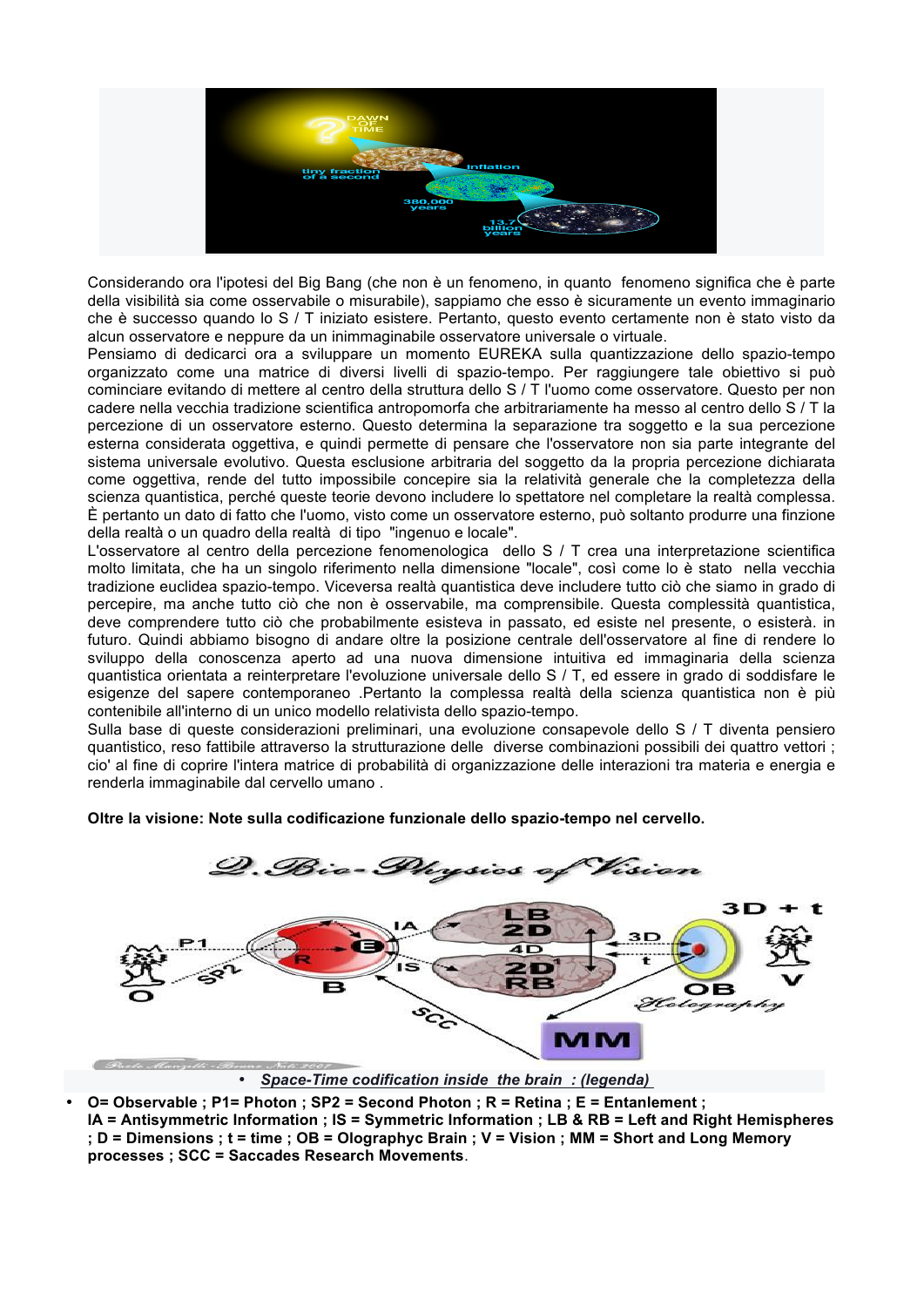I concetti dello S / T sono ampiamente sviluppati nella scienza, tuttavia, c'è una notevole mancanza nelle scienze biologiche specificamente finalizzata a comprendere l'evoluzione di S / T in relazione al funzionamento del cervello. Tuttavia, sappiamo che la geometria formata dai quattro-vettori, dove lo spaziotempo sono omologhi, non risponde alla necessità di poter essere facilmente immaginata per consentire una spiegazione naturale della scienza. Certamente la **Creativita Quantistica** deve essere basata sulla fantasia nel provare a trovare una nuova struttura della Quantum S / T in modo da poter sviluppare un forte rapporto con la funzionalita' naturale del cervello umano e la sua evoluzione cognitiva.

Pertanto lo studio di come le idee di spazio-tempo , sono codificate in cervello sta diventando un tema fondamentale per migliorare la correlazione trans-disciplinare tra la fisica e la neurologia quantistica nelle ricerca del quantum S / T. Tale integrazione tra neurologia e scienza quantistica può generare un grande impatto sul futuro cambiamento della società della conoscenza.

Alcuni esperimenti, di neuroscienze eseguiti con la risonanza magnetica funzionale (fMRI), condotti fino ad oggi, sono in conformità con la tradizionale concezione scientifica della struttura relativistica di S / T, e quindi non sono stati impostati per rivelare qualcosa di nuovo sulla funzione evolutiva del cervello, sulla base della ricerca di una profonda innovazione nel modo di pensare il quantum S / T. Pertanto in un contesto visionario di indagine, staremo attenti ad evitare l'obiezione che la nuova geometria quantistica non possa essere adottata proprio in quanto non puo' essere immaginata dal cervello. Un nuovo modello quantico dovra' essere progettato per essere ridotto a un massimo di tre dimensioni vettoriali più una, cio' in modo simile alla formulazione della geometria S / T proposta da Minkowski.Ricordando inoltre che un momento Eureka quantistico, non può essere organizzato come una sequenza logica di causa ed effetto, ma piuttosto come un insieme coerente di intuizioni, nello sviluppo di questa sfida, come premessa possiamo notare che il S / T quantistico , come per la comprensione dei colori, fa riferimento ad una immaginazione di ciò che avviene nel cervello nel percepirli. Infatti sappiamo che i colori percepiti dal cervello esistono solo come come sensazioni prodotte dal cervello e non come entità oggettive esterne ad esso.



Entro lo stesso ragionamento fatto per i colori, bisogna considerare lo S / T quantistico come prodotto di uno sviluppo immaginario della funzionalità creativa del cervello. Dal punto di vista quantistico lo S / T percepito dal nostro cervello, possiamo considerarlo come uno scenario virtuale in grado di contenere la previsione delle nostre probabili interazioni future con l''ambiente .

Galileo Galilei si accorse di quanto sopra e detto, notando come la percezione della distanza dalla luna sembri variare notevolmente tra quando, al venire della sera, si vede la luna dietro le montagne e quando successivamente essa appare più lontana nel cielo per diventare apparentemente alla nostra percezione molto più piccola.

Così, quando invochiamo il 'immaginazione scientifica per sviluppare la costruzione di una nuova struttura di S / T quantistica più utile per rappresentare alcune proprietà emergenti della fisica quantistica (come entanglement), dobbiamo essere consapevoli del fatto che questo nuovo approccio può essere solo una rappresentazione virtuale che probabilmente riguarda il funzionamento interno del cervello dove si sviluppa l'evoluzione immaginaria orientata a sviluppare la nuova interpretazione della realtà quantistica.

Mettendo in conto queste considerazioni, ad EgoCreaNet piace pensare, che siamo in grado di ristrutturare questo Quantum S / T, se fin dall'inizio, si capisce che, quando due o più particelle interagiscono, esse non possono più essere descritte nella loro indipendenza di stati, chiamati "stati puri." Inoltre l'azione di Quantum Entanglement, può essere vista come un risultato di una "dilatazione dei tempi e contrazione spaziale"; quale causa dinamica capace di generare la **" Quantum sovra-posizione".**

Quindi è chiaro che "**Entanglement tra particelle quantistiche**" diventa l'essenza della "evoluzione della del quantum S / T. Pertanto il fenomeno quantistico può essere visto come fenomeno onnipresente nella struttura quantistica dell'Universo.



Quanto precede indica anche che il "Quantum entanglement" può essere posizionato al centro delle leggi che regolano l'espansione delle interazioni di energia e materia nella struttura universale dello S / T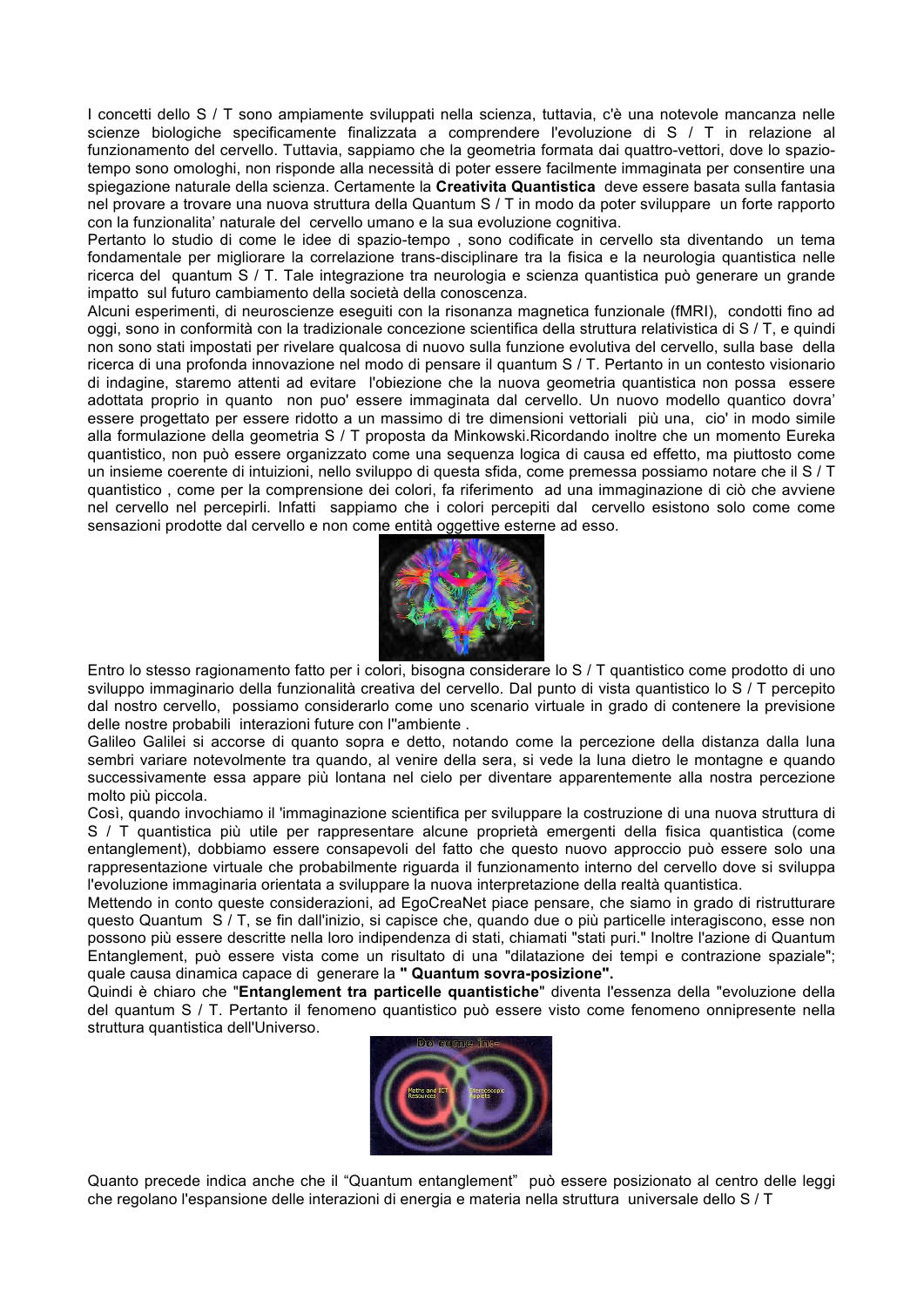Pertanto, per migliorare una nuova comprensione dell'architettura quantistica dello spazio-tempo nell'Universo, cominciamo a considerare che al punto di partenza del mondo quantistico ogni forma di energia è stata completamente impigliata (entangled) in una sovrapposizione di tutti i possibili stati quantici. La funzione d'onda generalizzata di questo stato iniziale successivamente può ritmicamente crollare, attivando la generazione del "dis-enanglement".

Il collasso funzione d'onda può suddividere la unicita' dello S / T in un livello osservabile e misurabile descritto dalle coordinate **(XYZ, t)** da altri due livelli che diventano nascosti alla nostra percezione e che anche non individuabili dalle misurazioni meccaniche tradizionali. È un dato di fatto che questi due livelli, di spazio tempo invisibili, indicati dalle coordinate **(X, Y, t1, t2) e (X, t1, t2, t3)**, essi rappresentano strutture spazio temporali nascoste per le quali l'osservatore non ha alcuna possibilità di ottenere una diretta informazione. L'attività ritmica (entanglement / disentanglement) , che differenzia la matrice dello S / T in tre diversi livelli spazio-tempo, può essere vista come il catalizzatore dell'espansione dell'universo.

#### **--> Un MOMENTO EUREKA - per aprire una finestra di "Tecnologie emergenti e Quantum Creatività"**



Tenuto conto delle minimali considerazioni di cui sopra necessarie per passare al di là di una tradizione scientifica troppo profondamente radicata, si dichiara che il quadro di questa costruzione immaginaria della matrice quantistica dello spazio-tempo, si riferisce alla relatività in cui lo spazio e il tempo si possono scambiare l'uno nell' altro modificando segno e direzione. Infine, la proiezione del prodotto vettoriale viene descritta in coordinate cartesiane. (\*).

Se nel punto medio della struttura S / T di Minkowski , invece del "osservatore", decidiamo di mettere il "Quantum Entanglement- over posizioni (QE)", questa operazione può essere immaginata come il risultato del prodotto dello spazio vettore "A" per il tempo vettore "B. Così sappiamo che il prodotto vettoriale determina una rotazione completa della posizione geometrica dei due vettori.

1) -> Inoltre, quando la **Quantum Overposition** è: (QE = 0%), la coordinata tempo "t" è nella direzione rivolta verso il futuro; il risultato in questo caso è il normale spazio-tempo di Euclide, rappresentabile nel sistema di coordinate, cartesiane , come **(XYZ, t)**

2) -> Se la sovrapposizione QE è = 50%, il risultato del prodotto del vettore è un organizzazione piatta di una superficie bidimensionale dello spazio-tempo. In tal caso, può esistere la simultaneità di eventi non casuali. Infatti in tal caso scompaiono in entrambe le direzioni i vettori (su) e (giù), questo perché in questo caso il prodotto vettore dello spazio per il tempo diventa uguale a "zero" in entrambe le due direzioni. Le coordinate spazio-tempo dell'organizzazione bidimensionale di S / T ora sono: **(X, T.t1, t2)** Questa struttura superficiale S / T rappresenta un campo di informazione, cioe' il più probabile risultato di comunicazione simultanea di informazione a distanza generata dall' entanglement quantistico.

3) Se la sovrapposizione QE è vicina al 100%, si può ottenere la completa inversione di tempo e spazio della struttura Euclidea: questo risultato può essere descritto in coordinate, **(t1, t2, t3, X),** con un unica coordinata per lo spazio e tre coordinate per il tempo. Questa situazione riflette ciò che accade in un **"Buco Nero"** nel cielo o nei casi di **"quantum tunneling."** Le tre coordinate di tempo sono rispettivamente: "t1", il tempo di entrata, "t2" il tempo del cambiamento, e "t3" momento dell'uscita dal tunnel come risultato della trasformazione. Ad esempio per un buco nero "t1", l'energia è sotto forma di luce, mentre "t2" è il tempo di energia / materia, senza massa, e "t3", l'energia che è trasformata in forma di materia condensata.

Questo MODELLO EUREKA sulla creazione della struttura della Quantum Matrix dello spazio-tempo (Quantum S / T), si e' ottenuta facendo ricorso all'immaginario scientifico e con la fantasia artistica, senza ulteriori calcoli, che successivamente saremo in grado di realizzare come dimostrazione, ma attualmente la Quantum S/T viene descritta come una semplice immagine mentale, per aprire una discussione sulla necessità di ideare una nuova struttura che lo spazio-tempo quantistico che nella sua molteplicità corrisponda meglio allo stato del sapere contemporaneo. In sintesi è importante capire chiaramente che la "Quantum entanglement" genera una struttura multipla universale che consente di rendere accessibile simultaneamente lo spazio-tempo per tutti gli osservatori, ma inoltre che è in grado di riconoscere che tutto ciò che esiste nell'universo è non solo quello è osservabile e misurabile.

#### **Che cosa succede quando si lascia la " Forma Mentis" acquisita?**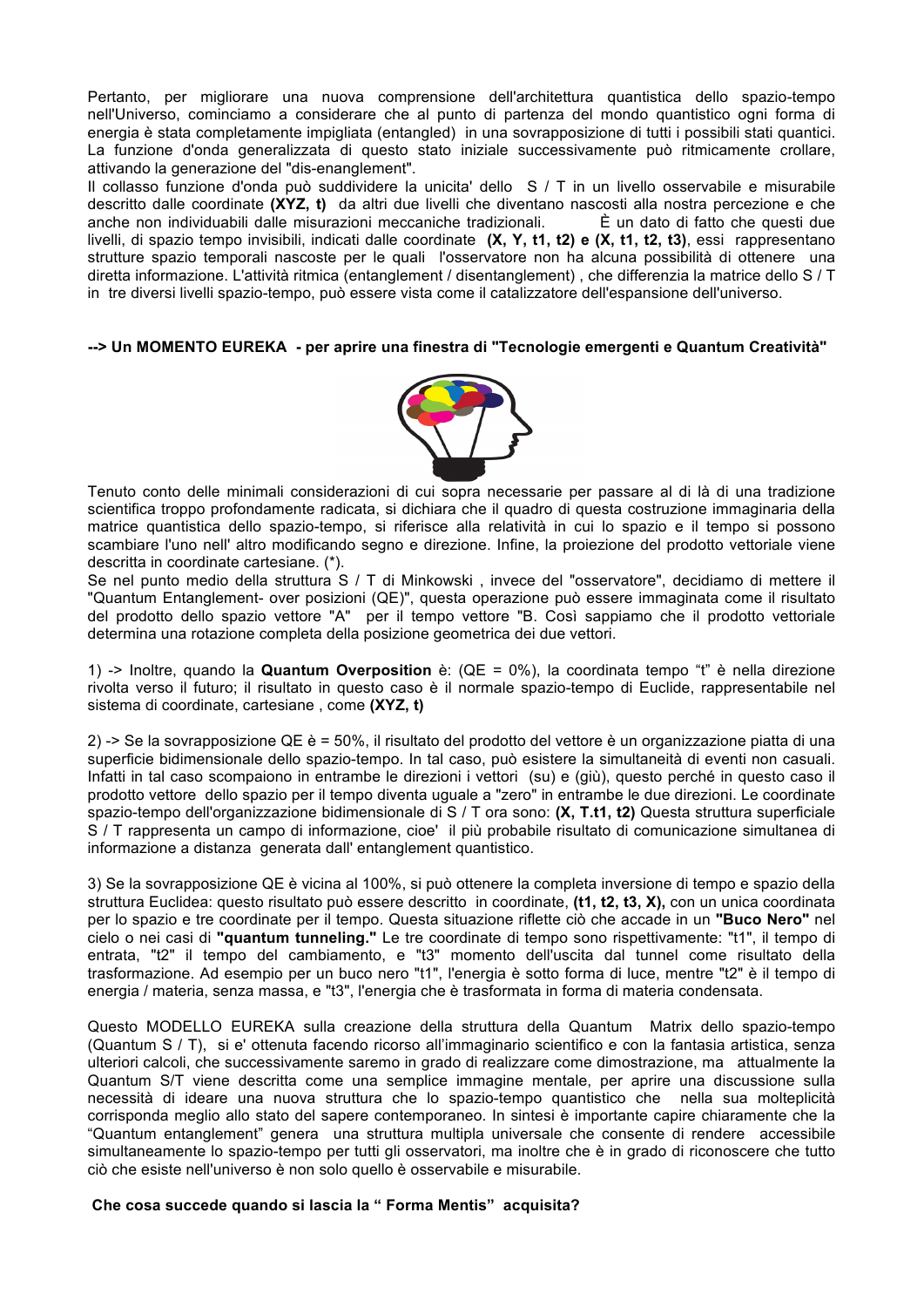

La struttura dello spazio-tempo di quantistico è concettualmente intrigante per favorire lo sviluppo futuro trans-disciplinare della conoscenza. Questo perché dobbiamo permettere l'idea sorprendente che ci sia una realtà invisibile oltre a quella che può essere contenuta all'interno della spazio-tempo osservabile.

E' infatti una illusione pensare che tutta la realtà che ci circonda possa essere concepita in un mondo fisico tridimensionale nello spazio con una freccia del tempo rivolta al futuro. Così questa vecchia organizzazione spazio-tempo , corrisponde ad una limitata una modalità di percezione che nasce dalle modalita' del cervello umano di codificare le informazioni e tradurle in sensazioni.

La ricerca aperta ad una nuova formulazione di spazio-tempo quantistico deve continuare a esplorare oltre i limiti della osservabilita' percettiva attraverso la condivisione di un modo di pensiero divergente indirizzato alla ricerca di nuove ipotesi creative in grado di trovare soluzioni risolutive di nuovi problemi e dilemmi non ancora risolti da scienza.

-> Citiamo tra loro, la "gravità", che nel nuovo quadro della struttura del modello bidimensionale quantistico dello S / T permette di avere un motivo innovativo per la giustificazione della simultaneità 'di interazione e comunicazione. L'idea di una gravità istantanea, che interconnette tutto ciò che esiste nell'Universo, non è nuova. Legge di gravitazione universale implica un "azione a distanza" simultaneamente ". Questo collegamento immediato, non e' stato più concepito perché gravità dopo Einstein, era quella di pensare che facesse seguito alla trasmissione di " gravitoni ", i quali come i "fotoni" non possono superare la velocità di luce*. Il limite della velocita della luce, rende invisibile qualsiasi evento che abbia la possibilita' di superarlo*.



Lo spazio-tempo del livello di probabilità quantistica, 'indicata come **(X, Y, t1, t2),** ha invece in sé la possibilità di generare un campo di informazione bidimensionale, e quindi può' ricreare il concetto di "comunicazione simultanea a distanza ". Inoltre come in un campo gravitazionale bidimensionale la simultaneità di interazione può essere giustificata anche per altri eventi simultanei, come il magnetismo, e la 'empatia ecc ..

Nell'antica Grecia c'erano tre modi per indicare il tempo: **"Aion", "Kronos" e "Kairos"** .Così che la molteplicità di due ovvero tre dimensionalità del tempo non è qualcosa di nuovo .In particolare gli antichi greci utilizzavano queste due parole per tempo, χρονος (Kronos) e καιρος (Kairos); mentre la prima si riferisce alla sequenza temporale, la seconda si riferisce ad un periodo di tempo indeterminato nel quale "qualcosa" di speciale accade.

-> Questa antica tradizione può essere proseguita e potenziata nella nuova struttura della matrice del quantum S / T. Per esempio: con i livelli di Quantum S/T descritti come **(X, T, t1, t2), ed ( t1,t2,t3,X)** , siamo in grado di trovare soluzioni innovative anche per la presenza di **"Materia ed Energia Oscura"** che nell' insieme rappresentano oltre il 90% di tutto l'Universo, le quali, fino ad oggi, non sono esattamente misurabili proprio in quando facciamo ancora riferimento solo al vecchio ed obsoleto spazio-tempo Euclideo .